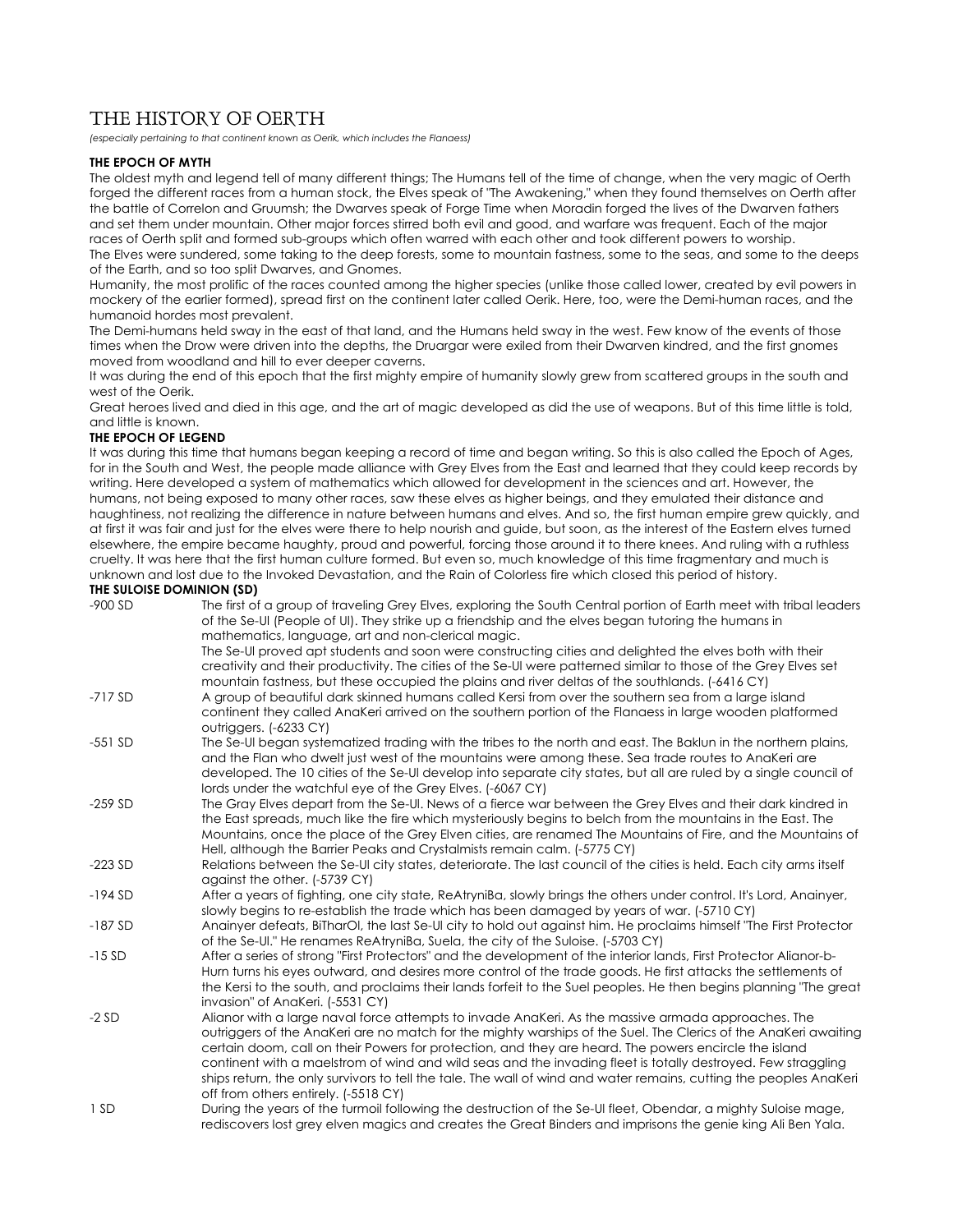He then forces each of the genie princes of the North to swear obedience "as long as your king remains imprisoned." He then crafts nine magical items to bind the king and his eight princes. The use of genii to empower the Se-Ul is considered to be the beginning of the Times of the Se-Ul and the year of Ali Ben Yala's imprisonment is reckoned the first year of the Se-Ul. (-5515 CY) 74 SD The Genii Princes are forced to perform magic for the Suel magi. (-5442 CY) 92 SD The Suel appoint a Regency of three men to rule in place of the First Protector. This triumvirate divides the Suel realm into three districts and rules in an amazingly efficient manner. The building of ships for anything other than coastal or river travel is banned. No ship is allowed to sail beyond the sight of the Se-Ul lands. (-5424 CY) 350 SD The seventh Regency is appointed. Two of the Regents, immediately turn on the third and destroy him in the First Regent War, claiming that he is possessed by evil beings. (-5166 CY) 470 SD The tenth Regency is appointed. The great, great, great, great grandson of Alianor, Arinanin, approaches the Regency and demands that he be restored as First Protector. His request is denied and he is imprisoned. (- 5046 CY) 490 SD Tilorop-b-Nan, the great, great grandson of the Regent deposed in the First Regent War, frees Arinanin-b-Korin from prison. He tells him that his family has secretly been worshipping a seldom whispered name, one called Tharizdun. (-5026 CY) 505 SD Arinanin and Tilorop mount a campaign against the Regency, but are defeated in the Second Regent War. Arinanin is destroyed, but Tilorop uses arcane energy to transform him into the first lich on Oerth. (-5010 CY) 513 SD Tilorop and Arinanin mount an attack in the Third Regents War and overthrow the Regency Council. Tilorop is appointed Priest Regent and the lich, Arinanin, proclaims himself Chief Regent of the Se-Ul. The Time of Darkness begins. (-5003 CY) 850 SD The last of the Grey Elven cities in the mountains now known as the Crystalmist is discovered and destroyed by a concerted effort on the part of the Drow/Suloise and Giantkind. The defense of the city is so great, however, that drowkind and giantkind are also nigh exterminated. The Suloise army which aided in the destruction of the elven city is destroyed to a man, and no word of them can be obtained. The remnant of the grey elves flee eastward to the interior of the eastern portion of the continent. (-4666 CY) 900 SD The chief houses of the Se-Ul rise up in unison and overthrow the Priest Regent, and drive Arinanin into the North. The priesthood of Tharizdun is likewise driven out. They flee northeastwards, and establish a temple somewhere in Southern Yatils. The Council of Noble Families is formed to rule the Se-Ul. (-4616 CY) 1053 SD The four "Elven Realms of the East" are established, and a calendar is used for the first time among the elves to count their own days. Highfolk is established in the Northwest to guard the northern ways, Celene the Central Kingdom, Aliador in the Griff Mountains, and Arrisa in the Southeast Aerdi Sea (in what is now called the Spindrift Isles). This is accounted as (1 OC/-4463 CY). 1102 SD Elonzir-b-nar, the Prince of the house of Rhola (worshippers of Jascar and other Suloise deities of weal) is proclaimed the First Emperor of the Suel Empire. (-4414 CY) 1804 SD Ollizin-b-Zabor, of the neutral house of Belzim takes the throne when the Prince of Rhola abdicates in his favor. (-3712 CY) 1997 SD Discovery of the art of Lesser Binding by the mages of Suel. This magic enabled the Suel to create items such as Rings of Genie Summoning. (-3519 CY) 2856 SD A band of northern nomads, under the leadership of the Holy Man, El-Baklun-bar-Gash discover or build a strange circle of stone, and name it Tovrag Baragu, in Bakluni, "The Naval of the Earth." The Bakluni count the completion of this place as the beginning of the Bakluni calendar (1 BH/-2660 CY) 2664 SD Succession to the throne of Argent var-Mengar, of the House of Neheli, worshippers of Lydia (-2852 CY) 3188 SD Assassination of Argent var-Mengar XXI by unknown collaborators. The throne falls to the House of Zolax, worshippers of Beltar. (-2328 CY) 3204 SD Zofar ad-Zol proclaims that there is inherent evil in the binding of Genies and commands that all of the Great Binders be turned over to him for destruction and release of the genies. Zofar collects five of the Binders, in addition to the Binder of the King. Houses Fruztii, Cruski, and Schnai violently oppose this move, causing the Suloise War of Revolution (3205 SD). (-2312 and -2313 CY) 3235 SD Zelfed ad-Zol, the son of Zofar, brings the war to an end but does not gain the remaining Binders. (-2281 CY) 3247 SD The years of Conquest and Prosperity begin. No major foe opposes the might of the empire of the Suloise, although they do not push Eastward, because of some fear of the Elven hosts. Magic is rigorously pursued. Old Grey Elven texts are discovered and studied. The might and haughtiness of the Elves is copied in manner in the courts. But their wisdom is not... Slavery becomes common and widespread in the Suloise lands, this continues for many centuries. The Flanae in the southeast (just west of the Hellfurnaces), the Oerid to the east, the Kersi (the long distant descendants of those who first sailed from AnaKeri) to the south, and the Baklun to the north, and several unnamed small tribes to the west all fall under the grip of the Suloise fist. The entire of the western half of Oerik, is controlled by the Suel. But the drow and darker forces, and a fear of other elves, halt the eastern expansion. (-2269 CY) 3250 SD The Flanae, under the protection of Beory, Pelor and Rao flee their lands in mass, making a perilous crossing of the Hellfurnaces. They move North into the lands of Eastern Oerik, later called the Flanaess, as the first human inhabitants of the area. Initially, they are well received by the demi-humans dwelling there. (-2266 CY) 3365 SD The founding of the first Flanae City in the Lortmil mountains in eastern Oerik, this is counted as year (1 FT/-2151 CY). 3971 SD The Bakluni, under one of their wandering chieftains, Ali-ben-Onar, unite in an effort to throw off the Suloise yoke. During the War of Seven Score Nights one of the Binders is captured. The war ceases when the Bakluni threaten to use this item. The Suloise cede a large portion of "their" Northern territories to the Bakluni. (-1545 CY)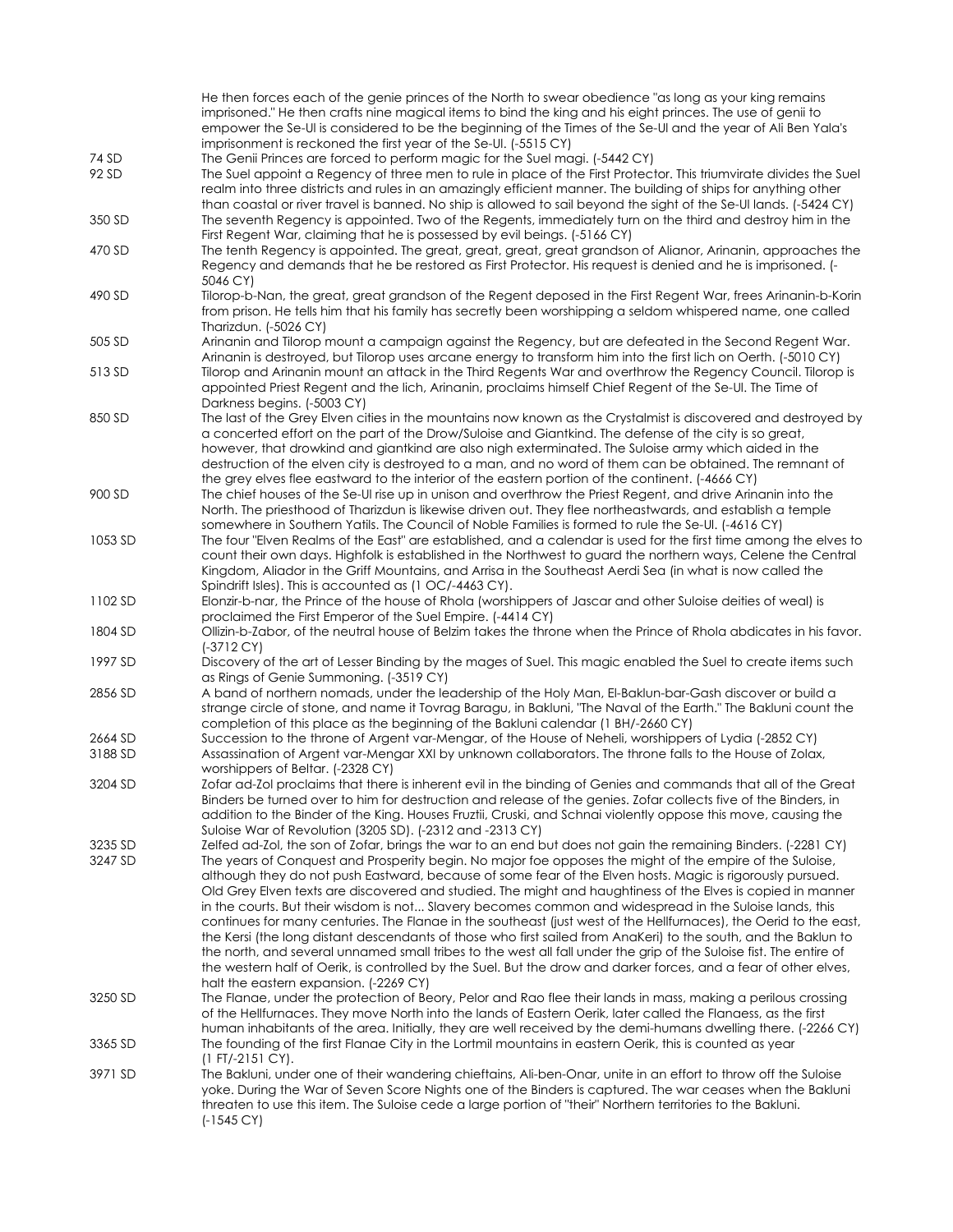| 3977 SD      | The Suel and Bakluni come to an uneasy peace. The House of Zolax plots to fight the Bakluni influences (in                                                                                                                                                                                                                                                                                                                                                                                                                                                                                                                                                                                                                                                              |
|--------------|-------------------------------------------------------------------------------------------------------------------------------------------------------------------------------------------------------------------------------------------------------------------------------------------------------------------------------------------------------------------------------------------------------------------------------------------------------------------------------------------------------------------------------------------------------------------------------------------------------------------------------------------------------------------------------------------------------------------------------------------------------------------------|
| 4000 SD      | Bakluni lands, and on other groups such as the Oeridians) wherever found. (-1539 CY)<br>The leader of House Fruztii, Abelbar ben Usby, seeks to wrest control of the Binder from the Bakluni. Instead, he<br>loses the Binder which his family has controlled for Millennia to the Bakluni, but he keeps this loss secret. (-1516)                                                                                                                                                                                                                                                                                                                                                                                                                                      |
| 4117 SD      | CY)<br>The Emperor Zeeckar attempts to strengthen his realm. He attempts to annihilate the Houses Ulmar and Opell                                                                                                                                                                                                                                                                                                                                                                                                                                                                                                                                                                                                                                                       |
|              | in what he calls The War of Purity. These western houses have long intermarried with tribes to the west, and<br>Zeeckar uses this as an excuse to tighten his grip on the empire. Both Houses ultimately flee the empire by<br>traveling west over the Vast Ocean, where they pass out of memory. (-1399 CY)                                                                                                                                                                                                                                                                                                                                                                                                                                                            |
| 4411 SD      | The decay of the Suloise Empire into crime and corruption cannot be denied as Emperor Zinkman ad-Zol<br>declares himself a God. He uses the power of the Binders to enforce his claim. (-1105 CY)                                                                                                                                                                                                                                                                                                                                                                                                                                                                                                                                                                       |
| 4434 SD      | The "god" Zinkman is not accepted by the Oeridian tribes to the north and west of the empire. Zinkman<br>attacks the surprised Oeridian tribes destroying three of the thirteen that exist. The Oeridians are forced to<br>bow to Zinkman. The Aerdy (the chief of the tribe of that name) refuses, and challenges Zinkman in a duel to<br>the death. Zinkman accepts, but finds that he is battling none other than St. Cuthbert, himself. Cuthbert<br>reduces Zinkman to a babbling, drooling idiot. Cuthbert does not take the Binders from the houses of Suel, but<br>divides them among the ruling houses. (-1082 CY)                                                                                                                                              |
| 4437 SD      | The House Schnai, after a short struggle, takes the throne of the Empire. Ovrung the First manages to restore<br>the kingdom to a shadow of it's former self. (-1079 CY)                                                                                                                                                                                                                                                                                                                                                                                                                                                                                                                                                                                                |
| 4710 SD      | The minor temples of Tharizdun, hidden in the mountains immediately west of the Vesve starts practicing a<br>heretofore unknown discipline which combines physical regimen with mental powers. It is rumored that these<br>disciplines were torn from the mind of a captured Bakluni priest (-806 CY)                                                                                                                                                                                                                                                                                                                                                                                                                                                                   |
| 4788 SD      | The empire slips into stagnation. Numerous plagues sweep through the Suel Empire, some magical and some<br>mundane. The population falls by over 40%. Many towns are completely emptied, and the border defenses<br>are greatly weakened. This is the first year of those known as "The Plague Years". (-728 CY)                                                                                                                                                                                                                                                                                                                                                                                                                                                        |
| 4871 SD      | The Oeridian High Priestess Johydee using her Mask, breaks the Oeridian free from Suel domination<br>$(1 \text{ OR} \ -645 \text{ CY})$                                                                                                                                                                                                                                                                                                                                                                                                                                                                                                                                                                                                                                 |
| 4889 SD      | The population begins to recover, but the Bakluni peace begins to break down. Raids become frequent<br>(-627 CY)                                                                                                                                                                                                                                                                                                                                                                                                                                                                                                                                                                                                                                                        |
| 4912 SD      | The first of the Succession Wars. The Schnai are removed from the throne. (-604 CY)                                                                                                                                                                                                                                                                                                                                                                                                                                                                                                                                                                                                                                                                                     |
| 5011 SD      | The last of the Succession Wars. After 500 years with the succession falling to nine different Houses, the House<br>Zolax regains control of the Imperium. Missionary monks from the hidden Temple of Tharizdun return to the<br>Suloise Empire and begin winning converts. (-505 CY)                                                                                                                                                                                                                                                                                                                                                                                                                                                                                   |
| 5012 SD      | The Bakluni withdraw there ambassador from the Suloise Empire when Zunid-ad-Zol, the Prince of House Zolax<br>is crowned Emperor of the Suel Peoples. (-504 CY)                                                                                                                                                                                                                                                                                                                                                                                                                                                                                                                                                                                                         |
| 5031 SD      | The beginning of "The Great War." Nine thousand Bakluni are slaughtered in the Salhaut Pass. Munid promises<br>to destroy the Bakluni entirely, even if the majority of mages of his own house die in the process. (-485 CY)                                                                                                                                                                                                                                                                                                                                                                                                                                                                                                                                            |
| 5050 SD      | Both Bakluni and Suloise began to go east of the mountains, recruiting Humanoids as mercenaries in their<br>battles for the first time. $(-466 \, \text{CY})$                                                                                                                                                                                                                                                                                                                                                                                                                                                                                                                                                                                                           |
| 5058 SD      | Heeding their prophets, many Oeridians began moving eastward, coming into contact and conflict with the<br>Flanae. (-458 CY)                                                                                                                                                                                                                                                                                                                                                                                                                                                                                                                                                                                                                                            |
| 5068 SD      | The Year of the Prophets. Seven different prophets foretell of the destruction of the Suel Empire within 30<br>years. The emperor has all seven drawn and quartered, even though one of the prophets is a High Priest of                                                                                                                                                                                                                                                                                                                                                                                                                                                                                                                                                |
| 5069 SD      | Beltar. (-448 CY)<br>Zellifar-ad-Zol, son of the emperor, mage/high priest of Beltar, breaks with his father and takes over 8,000<br>Suloise loyal to himself, and flees the kingdom, eastward. The ferocity and magical might of the movement<br>scatters the Oeridians in it's path, causing the remainder of the Oeridian to migrate. One of the High Mages,<br>Slerotin (called "the Last High Mage" by the rebellious Zolite Suel who settle in the south of the Flangess, and<br>the continent of Hepmon), causes a huge tunnel to be bored into the Crystalmists, through which the Zolite<br>Suel flee. He then seals the tunnel closed at both ends, trapping one lesser branch of the family, the Lerara,<br>inside. The Zolites continue eastward. (-447 CY) |
| 5070 SD      | The emperor sends commands that the Houses Schnai, Cruskii and Fruztii move bring his son, and the "Unloyal"<br>back to face justice. (-446 CY)                                                                                                                                                                                                                                                                                                                                                                                                                                                                                                                                                                                                                         |
| 5071-5093 SD | The Zolite scatter the Flanae before them, and move south to the Tilvanot Peninsula. Zellifar carries with him<br>two of the lesser Binders and the imprisoned Genie King. It is during this time (5080 SD) that Uhas of the Neheli<br>and his followers split from the Zolites and slaughtered a group of Flan in the Suehenna Hills (Drachensgrabs)<br>and were turned by an unnamed Flan power into The Twisted Forest. The three pursuing houses, unable to<br>find the magical tunnel, turn north, where they are met by regrouped Oeridians and fearful Flanae who harry<br>and drive these Suel Houses south. Many are lost and remain in the Amedio Jungle. They eventually move<br>back east and march toward what is now the Rift Canyon. (-445 to -493 CY)   |
| 5093 SD      | The First Division occurs. One of Zellifar's minions, the High Priest Pellipardus, slips away from the Zolites and<br>takes his minor family to the Ratik area, in the North. Pellipardus takes one of the Binders with him. Zellifar does<br>not pursue, fearing that this will take his attention away from the Three Houses of Pursuit: the Schnai, the Fruztii,<br>and the Cruskii. (-493 CY)                                                                                                                                                                                                                                                                                                                                                                       |
| 5094 SD      | Zellifar parleys with the Houses of Pursuit. His Arch Mage, Slerotin, unleashes a Mass Enfeeblement on their<br>house mages, and a Mass Suggestion upon the other members of the Houses. Slerotin is blasted by magical<br>energies upon the casting of these mighty spells, leaving the Rift Canyon as the only physical remains of this<br>energy. The remnants of the Three Pursuing Houses (Schnai, Fruztii, Cruskii) are devastated and blasted by<br>magic. Their mages minds are wiped of all magic, and the people are confused and terrified. In mass they                                                                                                                                                                                                     |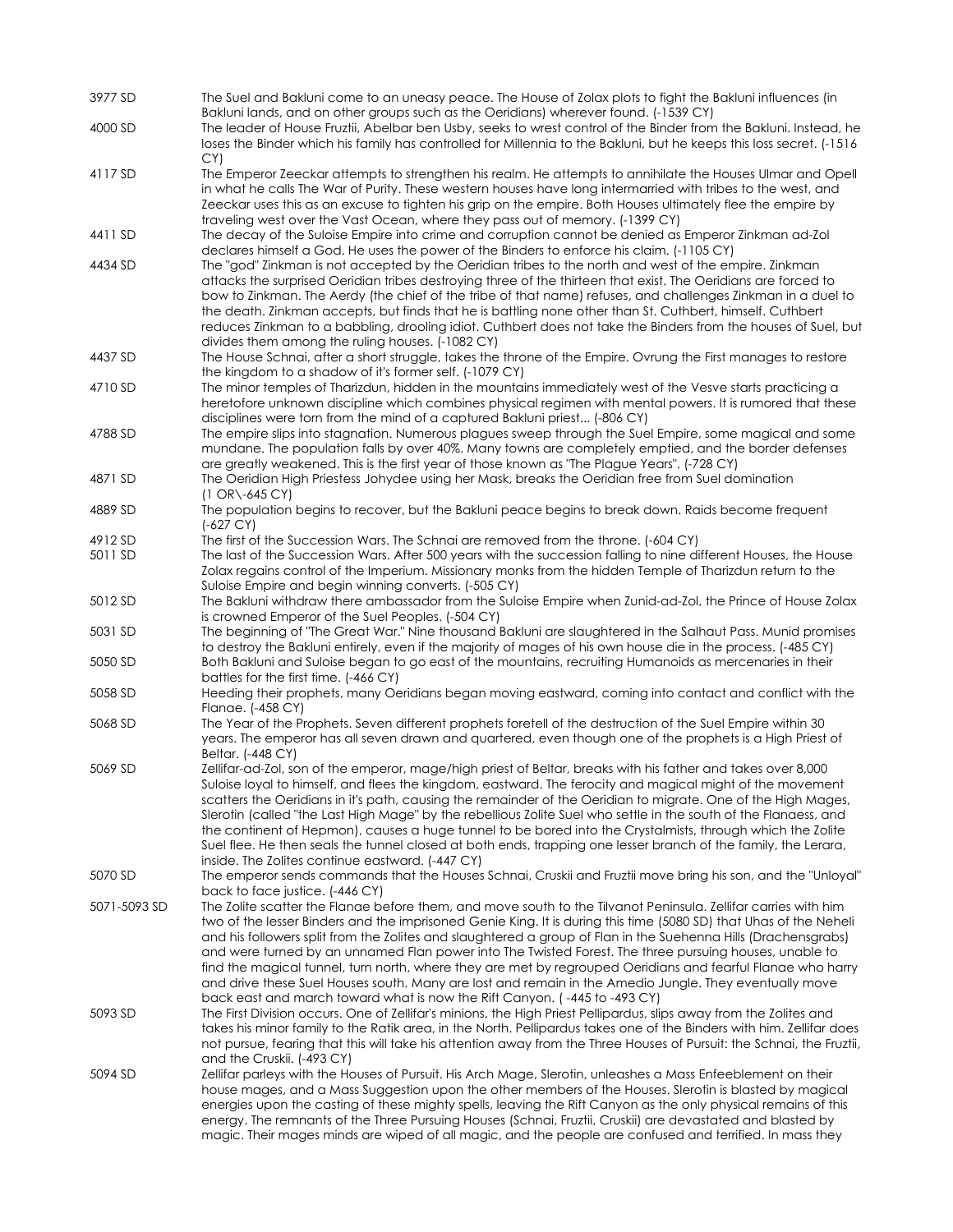flee, pell mell, northeastward, except one family. One small branch of the Schnai, the Hepmona, led by the priestess Jaguanara, moves south. They catch a lagging branch of Pellipardus' followers led by the two brothers, Lendore, a mighty mage, and Tilvan, a priestly follower of Tharizdun, and practitioner of the mental and physical disciplines, and drive them southward. This is called The Second Division. Tilvan takes his followers and hides in the Vast Swamp, and later moves south to establish a monastery on the peninsula which will later bear his name. Lendore takes his followers and moves to the largest island of the Spindrift chain and meets with the elves. By pact, they allow him and his family to remain on the island, so that he and his descendants should hold it "until the Elven realms have need of it." Jaguarana, and her followers continue madly, blindly, to the south, crossing the ocean in rough canoes to chase Lendore...She and her followers eventually find a large jungled land and take control of its northern reaches. In the Suel Empire proper, the Suel mages gather their magical energies and cast the Invoked Devastation. No Bakluni cities survive this blast of magical energy. But Bakluni clerics and mages gathered at Tovag Baragu, using the arcane powers of the Binders, and drawing upon the energies of their holiest site, withstand these energies and counterstruck with the Rain of Colorless Fire. The remains of this expenditure of energy are now called the Sea of Dust, and the Dry Steppes. (-492 CY) 5097 SD Zellifar enters the Griff Mountains alone. None know where he goes or what he does there. (-419 CY) 5099 SD The Three Houses of Pursuit move into the Thillonrian Peninsula. They remember and turn to powers which were basic and strong, Kord and Llerg, forgetting others in the face of the strong magics of Slerotin. Wizardly magic is almost entirely forgotten, all magic is feared and only priests, and skalds used it without fear. Witches are not uncommon, but are forced away from "normal" men. The skalds and priests develop a runic alphabet that carry mystic powers. (-417 CY) 5100 SD Zellifar, last scion of emperors, teleports from the Griff Mountains back to the remains of the Suloise Empire. He is destroyed by the lingering magics and final throws of conflict in the area. Thus ends the Suloise Empire, mightiest and longest lived of Empires on Oerth, and it's reckoning (although the Scarlet Brotherhood still uses it to keep records). (-416 CY) The crowning of the first Overking of Rauxes, and the establishment of the Aerdian Empire, will not occur for another 416 years. Nature: The Suloise Empire is vastly different things at different times. Compared to it, the Roman Empire was a short lived thing and the Chinese dynasties were only half as old. In its early stages, it was comprised of wandering related tribes who developed city states. These city states were similar technologically to the Mesopotamian states on Earth. Then, with the arrival of elves they became more like the Greek polis. And then developed into an empire which structurally was like the Senate driven Rome, and finally into aristocratic families and princes among which the Imperial rule passed. The Romanesque flavor of the Empire, was modified by the influence of the haughty grey elves. The elves introduced the magic which drove the quest for power and magic which dominated the whole of the Suel history. This additional element gives the Suloise an almost Melibonian oddness. A sense of haughtiness, of right to power, and of non-concern for others that is still not found in any other culture on Oerth. Even the structured Gray Elves had a sense of wisdom and compassion that was totally foreign to the thoughts of many of the Suloise rulers. The modern Suel (except those living beneath the Sea of Dust, those trapped beneath the Crystalmist, those in the Scarlet Brotherhood and perhaps those who fled west across the Vast Ocean) have lost this haughtiness...it is instead it is replaced by a bravura, and a wildness which is equally dangerous when roused. The savages of the Amedio, of Hepmonaland, and the Barbarians in the Northeastern Flanaess exemplify of this.

*(This Suloise History is primarily the work of Leonard Lakofka in his development of the Suel peoples with additions by Steve Wilson and is derived from the work of Gary Gygax and the World of Greyhawk (TSR), and Greyhawk Adventures (TSR).)* 

# **THE OLVEN CALENDAR (OC)**

After the Gray Elves last city in the Crystalmists fell, the remnants fled eastward. They, in conjunction with their High Elven and Sylvan kindred, developed the four Elven Kingdoms. The Westernmost of these, the "Realm" of Highfolk in the Yatils and the Vesve was established as a guardian against the Suel and the Drow. This realm was established with the Sylvan elves of the Vesve. Of all the Elven realms, it was the most open to other races, allowing humans, gnomes, halflings and even dwarves to partake of it's society. The second Kingdom, Celene, was also called the "heart jewel" of Elvendom, High Elves and Gray Elves established this realm. It, alone of the realms, is always ruled by an elven queen. The third Kingdom, Aliador, was established in the Griff Mountains and the plains to the west to the shores of the Nyr Dyv, it is also called the "Lost Kingdom." This was the Crown of the Elven seat, and was inhabited solely by Gray Elves and their servants. The High King of All Elves had his place here. The Fourth Realm, Arrisa, was established by a council of mages and priests in the southern islands now known as the Spendrifts. It is called "The Secret Realm" and it has been closed for long. Little traffic passes between this realm and the remainder of the Flanaess. And it's purpose, until recently, has been hidden (even to the other elven Realms).

1 OC Prior to this time, Elves used no calendars. But on this date (which corresponds to 1053 SD/-4462 CY) the Four Elven Realms of the East are founded.

60 OC The Wind Dukes of Aaqa, meet a gathered force of evil humanoids and drow on the Plains of Pesh (in what is now Keoland). This is the last recorded great battle between Elves and their drow cousins. The Dukes shatter the dark elven armies. (1103 SD/-4403 CY)

Between these times the realms flourish, the battles with humanoids are frequent, but the might of each of the realms is unchallenged. This is known as "The Time of Flowering" and much of the best of Elvendom came to pass in these days. The 12 Gray Elven cities were built, including Erieadan, the High Seat of Elvendom and The City of Summer Stars. Many mighty magics, and songs and items of beauty were crafted. The history of this time is largely hidden from humans, however, because there were few (if any) humans in the East at this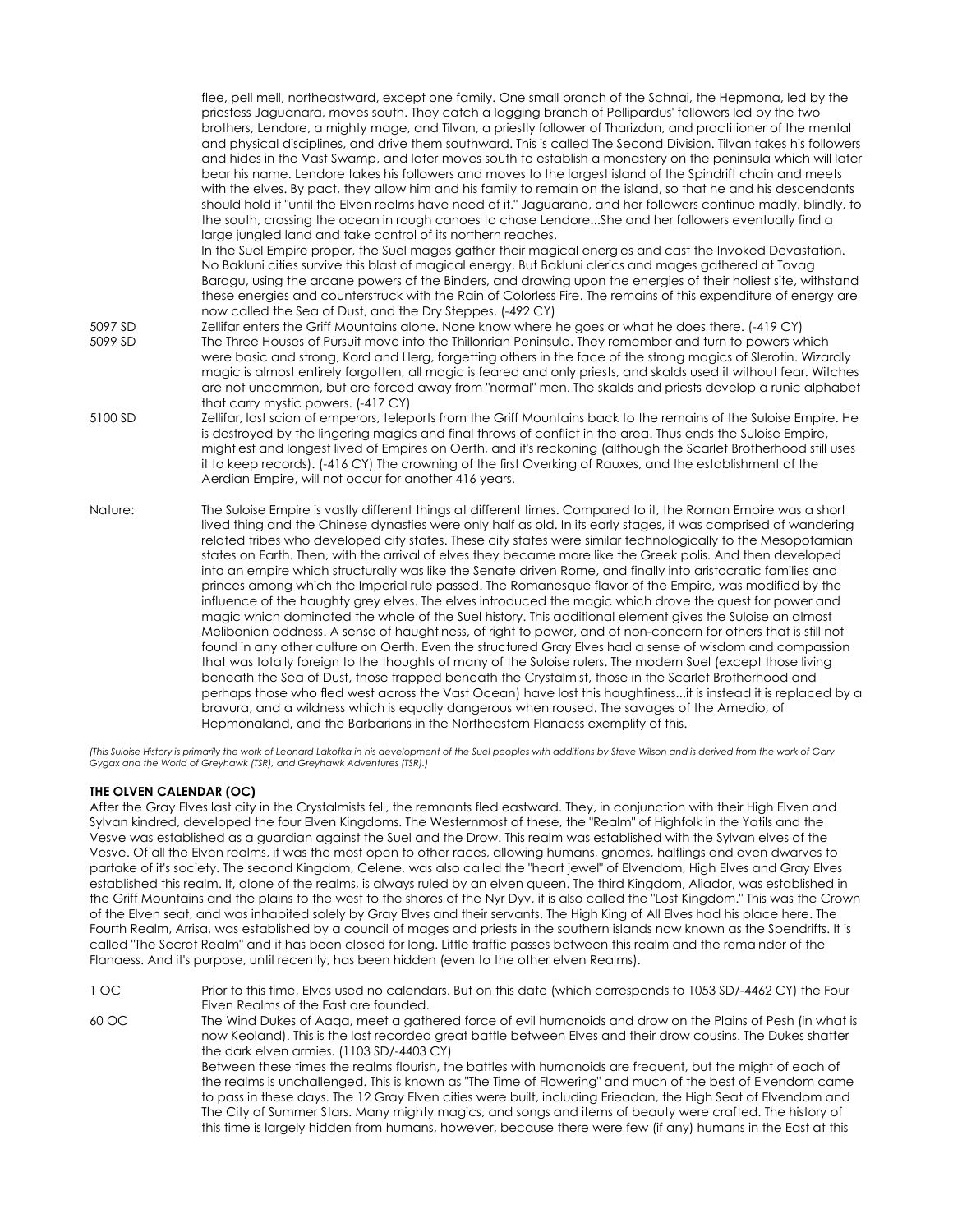|              | time. Elves rarely speak of it today. Among the few known personages to have lived during this time were<br>Queen Ehlissa and the Elven Minstrel Ye'Cind.                                                          |
|--------------|--------------------------------------------------------------------------------------------------------------------------------------------------------------------------------------------------------------------|
| 2210 OC      | The Flan move into Eastern Oerik. They are welcomed by the Highfolk, but the other kingdoms, remembering                                                                                                           |
|              | the disaster of the helping of the Suel, close their Realms to humans. (3263 SD/-2253 CY)                                                                                                                          |
| 2312 OC      | The founding of the first Flan city in the Lortmils "Haradahagh." This is counted as (3365 SD/1 FT/-2151 CY)                                                                                                       |
| 2716 OC      | One of the small tribes of Flan, the Ur-Flannae, located just west of Aliador send servants as hostage to the                                                                                                      |
|              | Gray elven kingdom, in return for land rights. The 7th High King, Galitholian Glitterhelm, is especially taken by                                                                                                  |
|              | the sharp mind of a young man of promise, named Vecna. Vecna, inspired by the glories of elven splendors,                                                                                                          |
|              | began to study magic. He discovered in the libraries a book from the Suel entitled "The Fate of Tilorop." He                                                                                                       |
|              | secretly begins to worship Tharizdun. (3769 SD/-1747 CY)                                                                                                                                                           |
| 2730 OC      | Galitholian receives a warning from the mages and priests of Arrisa, his reply is "I am the High King of                                                                                                           |
|              | Elvendom, you would do well to remember that!" (3783 SD/-1733 CY)                                                                                                                                                  |
| 2747 OC      | Vecna asks Galitholian's permission to visit his homeland. This permission is granted. (3800 SD/-1716 CY)                                                                                                          |
| 2794-2820 OC | Vecna marches against Galitholian, bringing back his slaughtered soldiers as an undead hoard. Slowly his                                                                                                           |
|              | alliance of humanoids, undead, and Flanae drive the Gray Elves back to their mountain fastness. (3847 to                                                                                                           |
|              | 3883 SD/-1669 to -1643 CY)                                                                                                                                                                                         |
| 2821-2900 OC | Gilthonial's forces are driven in a lightning strike from the plains west of the Griff's. Vecna's forces sweep the                                                                                                 |
|              | central plains east of Nyr Dyv and North, they hold the plains to the feet of the Griff's. (3848 to 3857 SD/-1642                                                                                                  |
|              | to -1563 CY)                                                                                                                                                                                                       |
| 2906 OC      | Celene fields an army to assist Galitholian. Although they meet with initial success, Vecna calls on the powers                                                                                                    |
|              | of Tharizdun and unleashes a magical burning force which causes the Bright desert. Many perish and the                                                                                                             |
|              | elven host is thrown into a panic. They retreat to Celene, but Vecna does not advance. His eyes are fixed to                                                                                                       |
|              | the east. (3763 SD/-1557 CY)                                                                                                                                                                                       |
| 2925 OC      | The first of the Grey Elven mountain cities falls to Vecna's armies. This is the beginning of the 400 Year War.                                                                                                    |
|              | (3982 SD/-1538 CY)                                                                                                                                                                                                 |
| 3242 OC      | Gilthonial's armies slowly give way before Vecna, no aid reaches Gilthonial. Vecna's armies destroy all but 5                                                                                                      |
|              | Grey Elven cities in the Griff Mts. (4299 SD/-1221 CY)                                                                                                                                                             |
| 3309-3315 OC | Gilthonial left his capitol with the host of that city. He marched against Vecna and drove him from the                                                                                                            |
|              | mountains. But once in the plains, Vecna revealed a new weapon, a black sword forged of material from the                                                                                                          |
|              | stars. Vecna met Gilthonial in single combat and slew him. The army of Vecna then destroyed the elven host,                                                                                                        |
|              | and marched into the mountains. They inhabited and defaced the elven cities, remaking them in the image                                                                                                            |
|              | of Vecna. Four cities, however, were never found. The capital, Erieadan, the height of Gray elven                                                                                                                  |
|              | architecture and power, was destroyed to a stone. So ended the Elven Kingdom of Aliador, the seat of the                                                                                                           |
| 3318 OC      | High King. (4362 to 4368 SD/-1154 CY to -1148 CY)                                                                                                                                                                  |
|              | The City of Summer Stars defends itself from Vecna's incursions. But the city is abandoned after Prince<br>Darnakurian turns to darkness. Queen Sharafere and the remnant of her people head to the islands in the |
|              | south. (4371 SD/-1145 CY)                                                                                                                                                                                          |
| 3321 OC      | Vecna's body is destroyed. Despite this, the three remaining hidden Gray Elven cities of Aliador do not reveal                                                                                                     |
|              | themselves. $(4374 SD/-1142 CY)$                                                                                                                                                                                   |
| 3325 OC      | Envoys from Celene are sent to contact the three hidden cities of Aliador, they do not return. This is the                                                                                                         |
|              | beginning of "The Sleeping Years" The Elven Realms do not communicate with outsiders and rarely with each                                                                                                          |
|              | other. (4378 SD/-1138 CY)                                                                                                                                                                                          |
| 3900 OC      | A temple to Tharizdun is located near the Realm of the Highfolk, it is cleared, but a mystic force keeps it from                                                                                                   |
|              | being destroyed. (4957 SD/-563 CY)                                                                                                                                                                                 |
| 4005 OC      | Migrations of Oerid tribesmen. Elves close their Realms to humans (5058 SD/-458 CY)                                                                                                                                |
| 4923 OC      | The demi-human Ulek realms are effected. Celene reveals itself. (5976 SD/460 CY)                                                                                                                                   |
| 5048 OC      | The realm of Arrisa reclaims Lendore Island, elves from the Flanaess began to migrate to Arrisa in large                                                                                                           |
|              | numbers. (6099 SD/584 CY)                                                                                                                                                                                          |
| Nature:      | The Elven histories, of all the demi-humans, touch more upon human history that any otherthat is why their                                                                                                         |
|              | history is included. The two major interactions between Elves and Humans has led to great sorrow. For it is the                                                                                                    |
|              | magic of the Grey Elves which gave rise to the often hateful Suel empire and later to Vecna the Cruel. The                                                                                                         |
|              | haughtiness and magic nature which is natural to some elves as the Elder does not sit well upon the shoulders                                                                                                      |
|              | of the Younger. Despite this, the Elves have created great beauty, and their wisdom and magic, in part, is                                                                                                         |
|              | now integrally entwined with that of the human realms of Oerik.                                                                                                                                                    |

(This Olven history is by Steven Wilson, based on the work of Gary Gygax and World of Greyhawk (TSR) with additional material from Vecna Lives (WGA4), lvid the Undying<br>(TSR by Carl Sargent), and The Dungeon Master's Guide,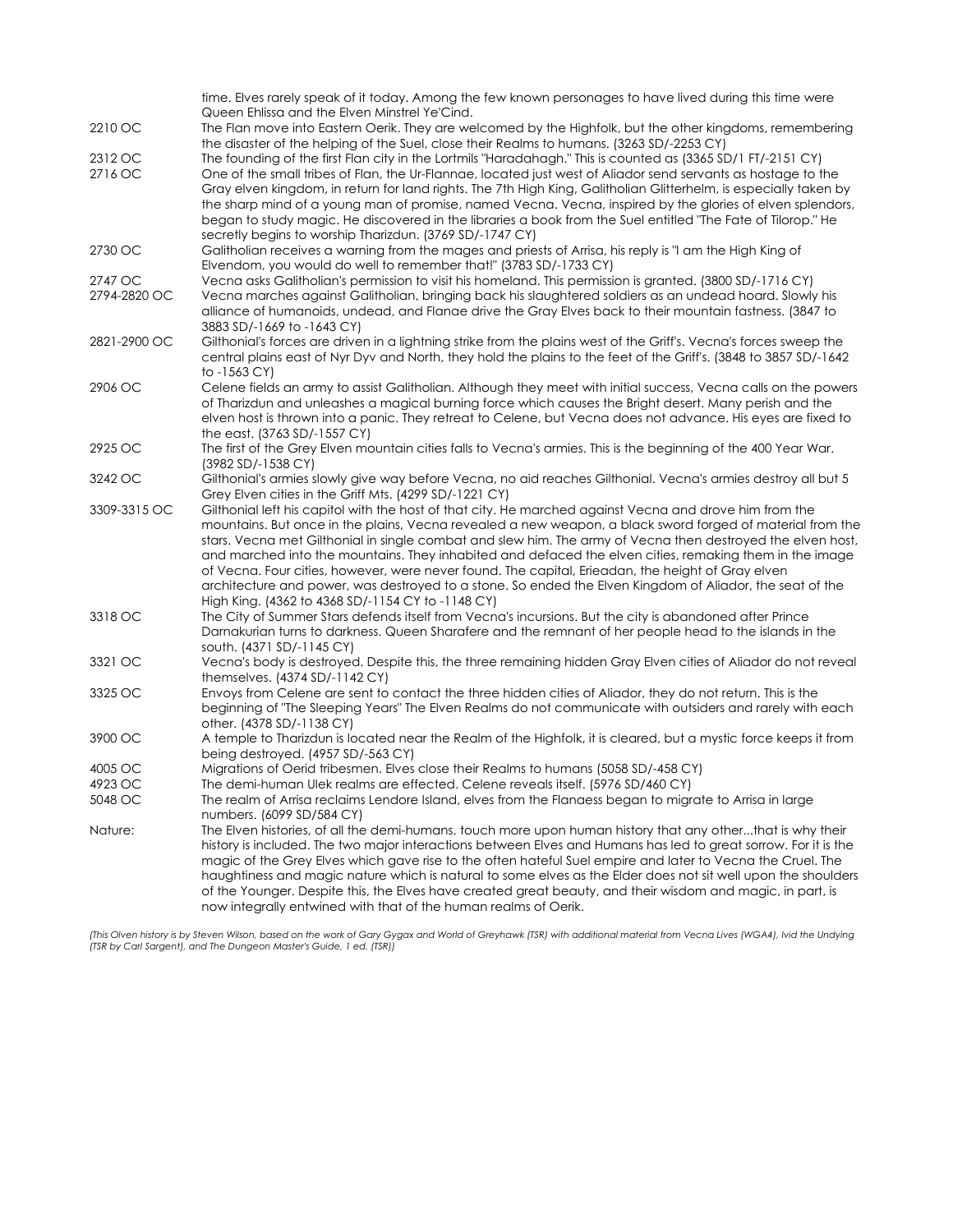# THE HISTORY OF OERTH II

# **THE BAKLUNI HIERARCHY (BH)**

| -1096 BH | Many nomad families of the northern plains first encounter the Suloise Empire. They began to<br>rely on trade with the empire. Herd animals, horses, cloth, and pottery are exchanged for<br>superior weapons and adornments of "civilization." (1760 SD/-3756 CY)                                                                                                                                                                                                                                                                                                             |
|----------|--------------------------------------------------------------------------------------------------------------------------------------------------------------------------------------------------------------------------------------------------------------------------------------------------------------------------------------------------------------------------------------------------------------------------------------------------------------------------------------------------------------------------------------------------------------------------------|
| -32 BH   | The holy man, El-Baklun-bar-Gash, a prophet of Istus, has a vision of a holy monument near<br>the lake of Udrukankar. He travels the area and gathers a group of supporters. (2834 SD/-<br>2692 CY)                                                                                                                                                                                                                                                                                                                                                                            |
| 1 BH     | The band of northern nomads, under the leadership of the Holy Man, El-Baklun-bar-Gash find<br>or construct (it is not clear which) a strange circle of stone, and name it Tovrag Baragu, that<br>is, "The Naval of the Earth." The Bakluni count the discovery of this place as the beginning of<br>the Bakluni calendar (2856 SD/-2659 CY) Northern nomadic families which hold this as their<br>most holy site, began to call themselves Bakluni or "The Men of Baklun." The family Yamir,<br>which dwells closest to the site, forsakes wandering to become it's protector. |
| 391 BH   | The first recorded "Slavery Raid" occurs. Suloise forces capture an entire family of Bakluni and<br>take them into the Suel Empire in servitude. (3247 SD/-2269 CY)                                                                                                                                                                                                                                                                                                                                                                                                            |
| 596 BH   | "The Great Betrayal." After treating with seven nomadic merchant clans at a merchant<br>gathering, the Suloise Odiafer, attacked the merchants, attempting to take their goods and<br>enslave them. The families drew their trains together and fought to the last person instead of<br>surrendering. (3452 SD/-2064 CY)                                                                                                                                                                                                                                                       |
| 605 BH   | Suloise armies march into the northern planes and claim overlordship. The nomads are<br>generally defeated when they resist. The first Suloise fortresses in the north are constructed.                                                                                                                                                                                                                                                                                                                                                                                        |
| 1115 BH  | (3461 SD/-2055 CY) For the next 600 years the Bakluni are subjugated to the Suel.<br>The Bakluni, under one of their wandering chieftains, Ali-ben-Onar, unite in an effort to throw<br>off the Suloise yoke. During the war one of the items created by the Suel to bind the<br>Geniekind is captured. The war ceases when the Bakluni threaten to use this item. The Suloise<br>cede a large portion of "their" Northern territories to the Bakluni. (3971 SD/-1521 CY)                                                                                                      |
| 1121 BH  | "The First Victory" The Bakluni claim a large portion of the northern lands as their own by<br>treaty with the Suel. The family Amirs and Sultans gather and elect Ali-ben-Onar, by<br>proclamation, as "Caliph of All the Families of the Baklun". (3977 SD/-1540 CY)                                                                                                                                                                                                                                                                                                         |
| 1144 BH  | "The Fruztii War" The Bakluni defeat the Suloise noble army of the House Fruztii, and tighten<br>their grip on the north. $(4000 SD/-1516 CY)$                                                                                                                                                                                                                                                                                                                                                                                                                                 |
| 1150 BH  | The construction of Istustan commences as the central city of the Bakluni people. Several<br>other towns develop as nomadic families clans began to build permanent headquarters in<br>their traditional homelands. Upon Ali's death, his nephew, Mohinid-ben-Saphir, is proclaimed<br>"Caliph of the Baklun." (4006 SD/-1510 CY)                                                                                                                                                                                                                                              |
| 1224 BH  | Leery of the "mages" in the south, a group of worshippers of Xan Yae, began developing<br>"mental disciplines" in conjunction with their clerical powers. (4080 SD/-1428 CY)                                                                                                                                                                                                                                                                                                                                                                                                   |
| 1381 BH  | Al Akbar, a mighty priest and prophet, creates his cup and star. (4237 SD/-1279 CY)                                                                                                                                                                                                                                                                                                                                                                                                                                                                                            |
| 1494 BH  | The first monastery of Zuoken is erected. Mental and physical disciplines are studied<br>rigorously. $(4350 SD/-1166 CY)$                                                                                                                                                                                                                                                                                                                                                                                                                                                      |
| 1852 BH  | Claiming that an adherence to a mental regimen will help bring defeat to the Suloise, a<br>Master of the Zuoken monastery of Ramala, leaves his monastery and travels eastward to<br>find the lands of the gray elves to study their magic. He does not return. (4705 SD/-808 CY)                                                                                                                                                                                                                                                                                              |
| 1932 BH  | Plague breaks out in the Bakluni Lands. This is the first year of those known as "The Plague"<br>Years" (4788 SD/-728 CY). The monastic practices of the followers of Zuoken spread and as a<br>result the Plague losses are not nearly as great as what is found in the south. However, many<br>Bakluni blame the Suel and began to speak of cleansing the South.                                                                                                                                                                                                             |
| 2033 BH  | Under Hali-ben-Usif, the first organized raid of the Baklun into Suel occurs. (4889 SD/-627 CY)<br>During the next hundred years, the Baklun prosper as the Suloise fall into confusion and strife<br>between Noble Families. The Baklun courts grow wealthy and prosperous, the northern<br>Oeridian lands fall under Baklun sway.                                                                                                                                                                                                                                            |
| 2157 BH  | The Bakluni withdraw their ambassador from the Suloise Empire when Zunid-ad-Zol, the Prince<br>of House Zolax is crowned Emperor of the Suel Peoples. (5012 SD/-503 CY)                                                                                                                                                                                                                                                                                                                                                                                                        |
| 2175 BH  | The beginning of "The Great War." Caliph Haran-ben-Ramif sends an army into the Salhaut<br>pass where nine thousand Bakluni are slaughtered. The Holy Prophetess Devrah of Istus<br>forsees that the lands of the Suel will be washed "pure as the desert." (5021 SD/-485 CY)                                                                                                                                                                                                                                                                                                  |
| 2194 BH  | Both Bakluni and Suloise began to go east of the mountains, recruiting Humanoids as<br>mercenaries in their battles for the first time. (5050 SD/-466 CY)                                                                                                                                                                                                                                                                                                                                                                                                                      |
| 2211 BH  | Arish-ben-Alif, a wandering prophet, warns of the destruction of the Baklun People. He is<br>declared an outlaw by the High Priestess of Istus, Aphra. The Caliph Namesh-bin-Jamish<br>orders the arrest of Arish, but he escapes. (5067 SD/-449 CY)                                                                                                                                                                                                                                                                                                                           |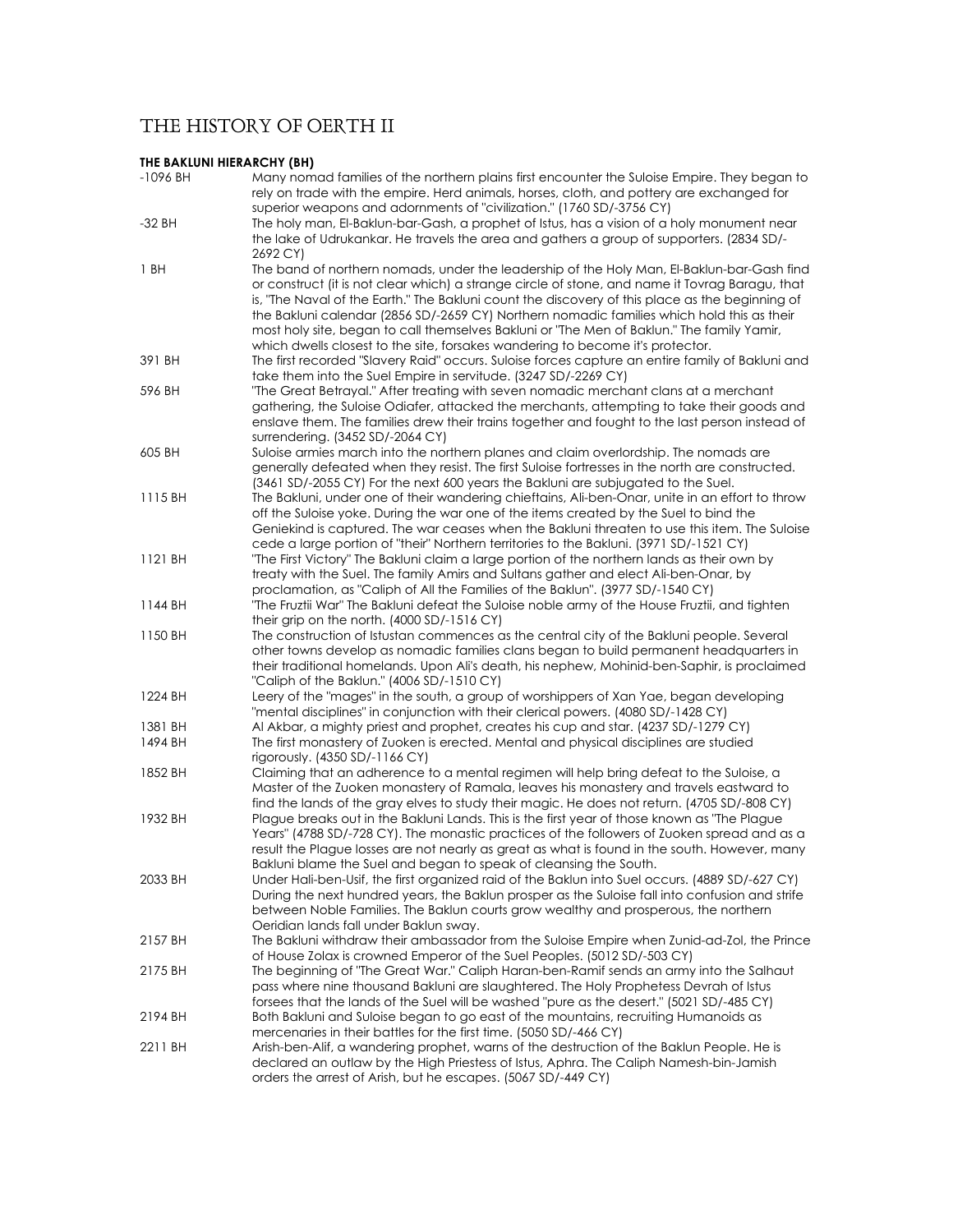| 2212-2215 BH | Arish wanders the western edges of the Baklun realms and convinces a full six families of the<br>oncoming disaster. They move east into the Northern parts of the Flandess. (5068 to 5071 SD/-<br>448 CY to -445 CY)                                                                                                                                                                                                                                                                                                                                                                                                               |
|--------------|------------------------------------------------------------------------------------------------------------------------------------------------------------------------------------------------------------------------------------------------------------------------------------------------------------------------------------------------------------------------------------------------------------------------------------------------------------------------------------------------------------------------------------------------------------------------------------------------------------------------------------|
| 2230 BH      | Arish returns to the court and attempts to convince Talna-bin-Namesh to move eastward<br>with the Baklun peoples. Arish is put to death by drowning. (5086 SD/-430 CY)                                                                                                                                                                                                                                                                                                                                                                                                                                                             |
| 2235 BH      | The Baklun army begins advancing into the Northern Provinces of the Suel Empire. The Suloise<br>weakened by strife and the sending of the Houses of Pursuit, continually fall back before the<br>Bakluni assault. (5091 SD/-425 CY)                                                                                                                                                                                                                                                                                                                                                                                                |
| 2238 BH      | The Suel mages gather their magical energies and cast the Invoked Devastation. No Bakluni<br>cities survive this blast of magical energy. But Bakluni mages and clerics gathered at Tovag<br>Baragu, using the arcane powers of the Binders, and drawing upon the energies of their<br>holiest site, withstand these energies and counters with the Rain of Colorless Fire. The remains<br>of this expenditure of energy are now called the Sea of Dust, and the Dry Steppes. (5094 SD/-<br>422 CY) The destruction of Bakluni Caliphate occurs. However, the family Yamir, and six<br>families who moved east with Arish, remain. |
| 2254 BH      | Four of the six Baklun Families of the East elect to return to their homelands. The Ketti stop just<br>east of the Tusman Hills, the other families, Tusmii, Zeifa, and Ekberri continue into back to<br>traditional Bakluni lands. The two families which remain in the North of the Flangess, become<br>estranged from the families in the West. Because of the barren state of the Dry Steppes,<br>Geshtai becomes almost as important a power as Istus. Xan Yae and Zuoken also retain their<br>worshippers. The seeds of the modern Bakluni states are sown. (5110 SD/-406 CY)                                                |
| 2970 BH      | A tribal group from the far west of Oerik sweep through the southlands of the old Bakluni<br>areas, they call themselves the Paynim. One of these clans, the Uli move into the area<br>between the Ulsprue Mountains and the Barrier Peaks and establish Ull. (310 CY)                                                                                                                                                                                                                                                                                                                                                             |
| Nature:      | The Bakluni people started as a nomadic herder people. And despite their later movement<br>into the cities, they maintained that "wild" roving nature. Their religions were simple<br>compared to the Suloise, they worshipped fate, and the Twilight of the wide plains, and<br>physical and mental toughness. These peoples are very similar to the Arabic nomads of<br>Earth, and their culture likewise similar. At the height of their culture they resembled the<br>Persiansa state which the newer western Bakluni states are rivaling.                                                                                     |

(This Bakluni history by Steve Wilson is an extension of the history of the Suel by Leonard Lakofka derived from the work of Gary Gygax and the World<br>of Greyhawk (TSR), and the Dungeon Master's Guide, 1st ed. (TSR) and Gre

## **THE FLANNAE TALLY OF YEARS (FT)**

| $-118$ FT  | The years of Conquest and Prosperity of the Suloise begin. The Flan in the southeast (just west<br>of the Hellfurnaces), the Oerid to the east, the Kersi (the long distant descendants of those<br>who first sailed from AnaKeri) to the south, and the Baklun to the north, and several<br>unnamed small tribes to the west all fall under the grip of the Suloise fist. The entire of the<br>western half of Oerik, is controlled by the Suel. (3247 SD/-2269 CY)                                                                   |
|------------|----------------------------------------------------------------------------------------------------------------------------------------------------------------------------------------------------------------------------------------------------------------------------------------------------------------------------------------------------------------------------------------------------------------------------------------------------------------------------------------------------------------------------------------|
| $-115$ FT  | The Flannae, under the protection of Beory, Pelor and Rao flee their lands in mass, making a<br>perilous crossing of the Hellfurnaces. They move North into the lands of Eastern Oerik, later<br>called the Flangess, as the first human inhabitants of the area. Initially, they are well received<br>by the demi-humans. $(3250 SD/-2266 CY)$                                                                                                                                                                                        |
| 1 FT       | The founding of the first Flannae City in the Lortmil mountains, Haradaragh, in eastern Oerik,<br>this is counted as year 1 of the Flan calendar. (3365 SD/2312 OC/-2150 CY)                                                                                                                                                                                                                                                                                                                                                           |
| 161 FT     | The Flan wizard, Galap-Dreidel builds Inverness to protect his "Soul Gem." (3526 SD/-1990 CY)                                                                                                                                                                                                                                                                                                                                                                                                                                          |
| 219 FT     | The first reports of strange cities to the south worshipping strange gods is reported by the<br>Flannae. These people (according to Flan sources) call themselves Almeks (Olmec in the<br>Common tongue). (3584 SD/-1932 CY)                                                                                                                                                                                                                                                                                                           |
| 404 FT     | One of the small tribes of Flan, the Ur-Flannae, located just west of Aliador send servants as<br>hostage to the Gray elven kingdom, in return for land rights. The 7th High King, Galitholian<br>Glitterhelm, is especially taken by the sharp mind of a young man of promise, named<br>Vecna. Vecna, inspired by the glories of elven splendors, began to study magic. He<br>discovered in the libraries a book from the Suel entitled "The Fate of Tilorop." He secretly<br>begins to worship Tharizdun. (3769 SD/2716 OC/-1745 CY) |
| 435 FT     | Vecna asks Galitholian's permission to visit his homeland. This permission is granted. (3800)<br>SD/2747 OC/-1716 CY)                                                                                                                                                                                                                                                                                                                                                                                                                  |
| 440 FT     | Vecna erects a black tower in the middle of the Nyr Dyv. He claims chieftanship of his tribe,<br>the Ur-Flange and slays the former chieftain in combat by use of magic. (3805 SD/2752 OC/-<br>1711 CY)                                                                                                                                                                                                                                                                                                                                |
| 441-468 FT | Vecna shielded his presence from the Elves by use of magic. He studies "The Fate of Tilrop"<br>and is driven by an insatiable lust to live as long as the elves. His established towns on the<br>model of the Gray Elves, and began to experiment with his Ur- Flannae for the "Ultimate"                                                                                                                                                                                                                                              |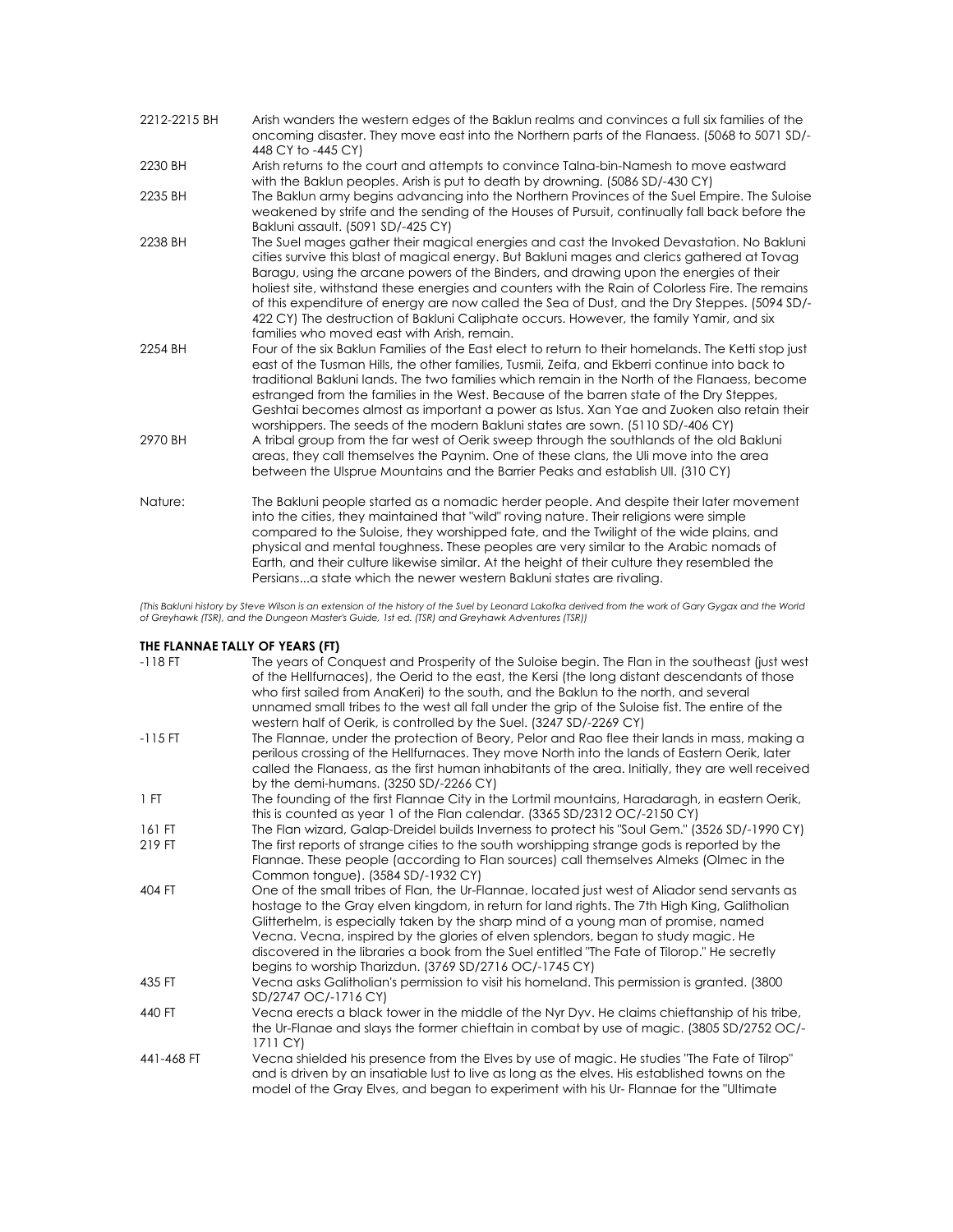|                      | Solution to Death." Several undead are created. (3806 to 3833 SD/2753 to 2780 OC/-1710 CY<br>to -1683 CY)                                                                                                                                                                                                                                                                                                                                                                                                                                                                                                                                                                                                                                                                                                                                                                                            |
|----------------------|------------------------------------------------------------------------------------------------------------------------------------------------------------------------------------------------------------------------------------------------------------------------------------------------------------------------------------------------------------------------------------------------------------------------------------------------------------------------------------------------------------------------------------------------------------------------------------------------------------------------------------------------------------------------------------------------------------------------------------------------------------------------------------------------------------------------------------------------------------------------------------------------------|
| 480 FT               | Vecna perfects the technique required for Lichdom. He transforms himself. He goes north to<br>the plains and brings forth many humanoids to his banner. He corrupts and twists his people,<br>and, through his breeding program, now has a host that far outnumbers the elves to the East.<br>(3845 SD/2792 OC/-1671 CY)                                                                                                                                                                                                                                                                                                                                                                                                                                                                                                                                                                             |
| 496 FT<br>482-506 FT | Vecna forges the sword which he later passes to Kas. (3861 SD/3308 OC/-1655 CY)<br>Vecna marches against Galitholian, bringing back his slaughtered soldiers as an undead<br>hoard. Slowly his alliance of humanoids, undead, and Flannae drive the Gray Elves back to<br>their mountain fastness. (3847 to 3873 SD/2794 to 2820 OC/-1669 CYto -1645 CY)                                                                                                                                                                                                                                                                                                                                                                                                                                                                                                                                             |
| 507-576 FT           | Gilthonial's forces are driven in a lightning strike from the plains west of the Griff's. Vecna's<br>forces sweep the central plains east of Nyr Dyv and North, they hold the plains to the feet of<br>the Griff's. (3874 to 3943 SD/2821 to 2900 OC/-1644 CY to -1575 CY)                                                                                                                                                                                                                                                                                                                                                                                                                                                                                                                                                                                                                           |
| 585 FT               | Celene fields an army to assist Galitholian. Although they meet with initial success, Vecna<br>calls on the powers of Tharizdun and unleashes a magical burning force which causes the<br>Bright desert. Many perish and the elven host is thrown into a panic. They retreat to Celene,<br>but Vecna does not advance. His eyes are fixed on the east. (3949 SD/2906 OC/-1566 CY)                                                                                                                                                                                                                                                                                                                                                                                                                                                                                                                    |
| 604 FT               | The first of the Grey Elven mountain cities falls to Vecna's armies. This is the beginning of the<br>400 Year War. (3968 SD/2925 OC/-1547 CY)                                                                                                                                                                                                                                                                                                                                                                                                                                                                                                                                                                                                                                                                                                                                                        |
| 921 FT               | Gilthonial's armies slowly give way before Vecna, no aid reaches Gilthonial. Vecna's armies<br>destroy all but 5 Grey Elven cities in the Griff Mts. (4295 SD/3242 OC/-1230 CY)                                                                                                                                                                                                                                                                                                                                                                                                                                                                                                                                                                                                                                                                                                                      |
| 988-994 FT           | Gilthonial leaves his capitol with the host of that city. He marches against Vecna and drives<br>him from the mountains. But once in the plains, Vecna reveals a new weapon, a black sword<br>forged of material from the stars. Vecna meets Gilthonial in single combat and slays him. The<br>army of Vecna then destroys the elven host, and marches into the mountains. They inhabit<br>and deface the elven cities, remaking them in the image of Vecna. Four cities, however,<br>including the City of Summer Stars, are not found. The capital, Erieadan, the height of Gray<br>elven architecture and power, is destroyed to a stone. So ends the Elven Kingdom of Aliador,<br>and the seat of the High King. (4362 to 4368 SD/3309 to 3315 OC/-1163 to -1169 CY)                                                                                                                             |
| 995 FT               | Kas becomes Vecna's chief lieutenant. Vecna gives Kas his fabled sword. (4369 SD/3316 OC/<br>-1156 CY)                                                                                                                                                                                                                                                                                                                                                                                                                                                                                                                                                                                                                                                                                                                                                                                               |
| 997 FT               | The City of Summer Stars, after being revealed, defends itself from Vecna's incursions by<br>Prince Darnakurian use of his dark blade. Vecna's armies are broken by this defense. Queen<br>Sharafere and the remnant of her people head to the islands in the south. (4371 SD/3318<br>OC/-1154 CY)                                                                                                                                                                                                                                                                                                                                                                                                                                                                                                                                                                                                   |
| 1000 FT              | Because of the energies he expended in the attack upon the City of Summer Stars, Vecna is<br>weakened. Kas, aspiring to Vecna's position, is able to vanquish Vecna. Vecna's body is<br>destroyed, except for his hand and eye. Kas dies in this battle as well. Some of Vecna's<br>followers found a "Cult of Vecna". Vecna's empire collapses. (4374 SD/3321 OC/-1151 CY)<br>After this several small Flannae kingdoms arise, but none match the might of the Ur-Flannae<br>under Vecna, several northern Flan fearing the both the wrath of the elves and the brutality<br>of another lich-king flee their cities and turn back to a tribal systems of government. One<br>exception to this general dissolution is the area under an able Theign named Tenh. He<br>manages to keep his people from scattering, although incursions by roaming monsters and<br>undead into this area are frequent. |
| 1117 FT              | Founding of the Flannae Kingdom of Sulm in the Bright Desert Region (4482 SD/-1034 CY)                                                                                                                                                                                                                                                                                                                                                                                                                                                                                                                                                                                                                                                                                                                                                                                                               |
| 1583 FT              | Shattados, mage-king of Sulm and his entire people are translated into Scorpion Men<br>(4948 SD/ -558 CY)                                                                                                                                                                                                                                                                                                                                                                                                                                                                                                                                                                                                                                                                                                                                                                                            |
| 1693 FT              | Heeding their prophets, many Oeridians began moving eastward, coming into contact and<br>conflict with the Flannae. (5058 SD/-458 CY)                                                                                                                                                                                                                                                                                                                                                                                                                                                                                                                                                                                                                                                                                                                                                                |
| 1704 FT              | Zellifar-ad-Zol, son of the emperor, mage/high priest of Beltar, breaks with his father and<br>takes over 8,000 Suloise loyal to himself, and flees the kingdom, eastward. The ferocity and<br>magical might of the movement scatters the Oeridians in it's path, causing the remainder of<br>the Oeridian to migrate, who in turn attack the beleaguered Flannae. The Zolites continue<br>eastward. (5069 SD/-447 CY)                                                                                                                                                                                                                                                                                                                                                                                                                                                                               |
| 1706-28 FT           | The Zolite scatter the Flannae before them, and move south to the Tilvanot Peninsula. The<br>three pursuing houses, unable to find the magical tunnel, turn north, where they are met by<br>regrouped Oeridians and fearful Flannae who harry and drive these Suel Houses south. (5071<br>to 5093 SD/-445 to -423 CY)                                                                                                                                                                                                                                                                                                                                                                                                                                                                                                                                                                                |
| Nature:              | The Flannae are a people who strongly resemble some of the Germanic and Celtic peoples<br>of Northern and Western Europe. Before the migration to the East, they were a tribal people,<br>and they retained many tribal characteristics even at the height of their culture. After the<br>development of their first cities, many Flannae became estranged from the demi-humans<br>who first befriended them. The Grey Elves of the Aliador take hostages in return for allowing<br>the Flanae to dwell on elven lands. Under Vecna, the Flan become a unified people.                                                                                                                                                                                                                                                                                                                               |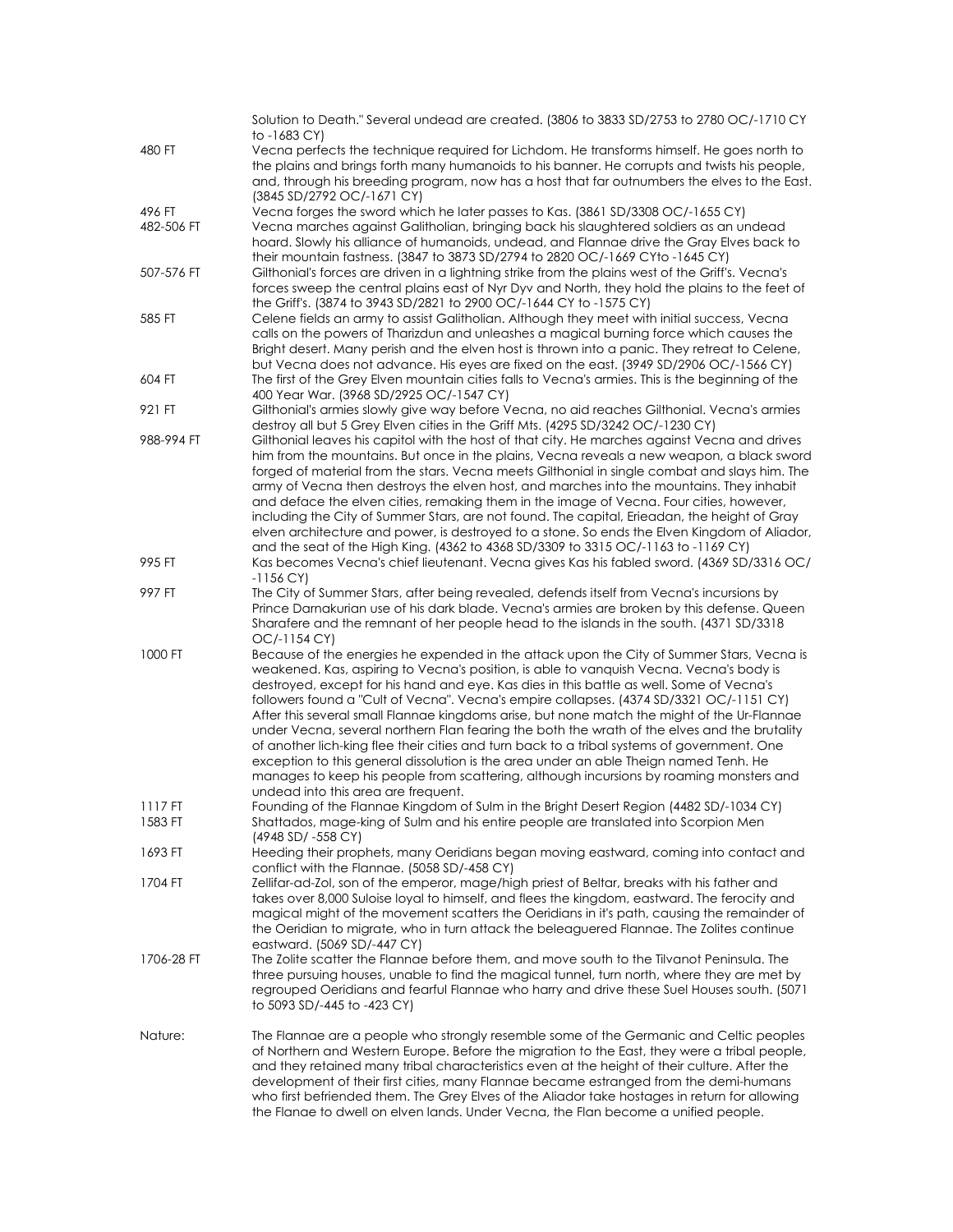However, the repercussions of Vecna's reign alter the Ur-Flan (in the Northeast) forever. They revert, with the exception of the Tenha, to a nomadic and wandering people...much like the Native Americans. The Western Flan are slowly absorbed into the invading cultures, much like the Roman and later Anglo-Saxon absorption of the Celtic peoples of Europe.

(This Flannae history is by Steven B. Wilson and based on the work of Gary Gygax and World of Greyhawk (TSR) with additional material from Vecna<br>Lives (WGA4), Rary the Traitor (WGR3), The Dungeon Master's Guide, 1 ed. (TSR

#### **THE OERID RECKONING (OR)**

| $-1624$ OR      | The years of Conquest and Prosperity begin. No major foe opposes the might of the empire<br>of the Suloise, although they do not push Eastward, because of some fear of the Elven hosts.<br>Magic is rigorously pursued. And old Grey Elven texts are discovered and studied. The might<br>and haughtiness of the Elves is copied in manner in the courts. But their wisdom is not<br>Slavery becomes common and widespread in the Suloise lands, this continues for many<br>centuries. The Flan in the southeast (just west of the Hellfurnaces), the Oerid to the east, the<br>Kersi (the long distant descendants of those who first sailed from AnaKeri) to the south, and<br>the Baklun to the north, and several unnamed small tribes to the west all fall under the grip of<br>the Suloise fist. The entire of the western half of Oerik, is controlled by the Suel. But the drow<br>and darker forces halt the eastern expansion. The Oerid are the most oppressed of all Suel<br>subjects. It is believed that Suel priests have foreseen greatness in these people which rivals<br>that of the Suloise (3247 SD/-2269 CY) |
|-----------------|-------------------------------------------------------------------------------------------------------------------------------------------------------------------------------------------------------------------------------------------------------------------------------------------------------------------------------------------------------------------------------------------------------------------------------------------------------------------------------------------------------------------------------------------------------------------------------------------------------------------------------------------------------------------------------------------------------------------------------------------------------------------------------------------------------------------------------------------------------------------------------------------------------------------------------------------------------------------------------------------------------------------------------------------------------------------------------------------------------------------------------------|
| -437 OR         | The "god" Zinkman is not accepted by the Oeridian tribes to the north and west of the<br>empire. Zinkman attacks the surprised Oeridian tribes destroying three of the thirteen that<br>exist. The Oeridians are forced to bow to Zinkman. The Aerdy (the chief of the tribe of that<br>name) refuses, and challenges Zinkman in a duel to the death. Zinkman accepts, but finds<br>that he is battling none other than St. Cuthbert, himself. Cuthbert reduces Zinkman to a<br>babbling, drooling idiot. (4434 SD/-1082 CY)                                                                                                                                                                                                                                                                                                                                                                                                                                                                                                                                                                                                        |
| $-237$ OR       | High Priest Arnd of Tdon forges the first chain link mail shirt to honor the anniversary of the<br>victory of Cuthbert over Zinkman. The shirt is called The Invulnerable Coat of Arnd. (4634 SD/-<br>882 CY)                                                                                                                                                                                                                                                                                                                                                                                                                                                                                                                                                                                                                                                                                                                                                                                                                                                                                                                       |
| $-3$ OR         | High Priestess Johydee tricks evil powers into making her Mask.(4868 SD/-648 CY)                                                                                                                                                                                                                                                                                                                                                                                                                                                                                                                                                                                                                                                                                                                                                                                                                                                                                                                                                                                                                                                    |
| $1$ OR          | After repeated attempts by both the Suel and Bakluni to regain control of the Oeridian<br>tribes, Johydee breaks the Oeridians away from the control of the Suel. The tribes swear the<br>Oath of Unity. This oath places allows for the common defense of Oeridian tribes under one<br>War Leader, the First War Leader (styled Herzog) is Chenil of Aerdy. (4871 SD/-644 CY)                                                                                                                                                                                                                                                                                                                                                                                                                                                                                                                                                                                                                                                                                                                                                      |
| 187 OR          | Heeding their prophets, many Oeridian families began moving eastward, coming into<br>contact and conflict with the Flanae. (5058 SD/-459 CY)                                                                                                                                                                                                                                                                                                                                                                                                                                                                                                                                                                                                                                                                                                                                                                                                                                                                                                                                                                                        |
| 198 OR          | Zellifar-ad-Zol, son of the emperor, mage/high priest of Beltar, breaks with his father and<br>takes over 8,000 Suloise loyal to himself, and flees the kingdom, eastward. The ferocity and<br>magical might of the movement scatters the Oeridians in it's path, causing the remainder of<br>the Oeridian to migrate. One of the High Mages, Slerotin (called "the Last High Mage" by the<br>rebellious Zolite Suel who settle in the south of the Flanaess, and the continent of Hepmon),<br>causes a huge tunnel to be bored into the Crystalmists, through which the Zolite Suel flee. He<br>then seals the tunnel closed at both ends, trapping one lesser branch of the family, the<br>Lerara, inside. The Zolites continue eastward. (5069 SD/-447 CY)                                                                                                                                                                                                                                                                                                                                                                       |
| 200 OR - 212 OR | The Zolite scatter the Flanae before them, and move south to the Tilvanot Peninsula. Zellifar<br>carries with him two of the lesser Binders and the imprisoned Genie King. The three pursuing<br>houses, unable to find the magical tunnel, turn north, where they are met by regrouped<br>Oeridians and fearful Flanae who harry and drive these Suel Houses south. Many are lost and<br>remain in the Amedio Jungle. They eventually move back east and march toward what is<br>now the Rift Canyon. (5071 SD to 5093 SD/-445 CY to -433 CY)                                                                                                                                                                                                                                                                                                                                                                                                                                                                                                                                                                                      |
| 250 OR          | Baron Lum establishes the first Oeridian kingdom in the Flanaess. He, aided by his very able<br>general Leuk-O, uses two very powerful items to defeat all who oppose him. (5121 SD/-395<br>CY)                                                                                                                                                                                                                                                                                                                                                                                                                                                                                                                                                                                                                                                                                                                                                                                                                                                                                                                                     |
| 293 OR          | Tuerny the Merciless establishes his Oeridian realm in the Flanaess (5164 SD/-352 CY).                                                                                                                                                                                                                                                                                                                                                                                                                                                                                                                                                                                                                                                                                                                                                                                                                                                                                                                                                                                                                                              |
| 301 OR          | The first recorded appearance of Baba Yaga's Hut (5172 SD/-334 CY)                                                                                                                                                                                                                                                                                                                                                                                                                                                                                                                                                                                                                                                                                                                                                                                                                                                                                                                                                                                                                                                                  |

### **THE EPOCH OF MAGIC**

This age is primarily marked by the ascendancy of humanity in the Flanaess and the (re)discovery of continents. It is a time of great magics and the foundation of mages not as state or family controlled beings, but as individuals free to experiment, learn and explore on their own. It is also a time when powers and demi-powers take an active role in Oerth's history. In one case, one greater power even changes the fate of all living beings on the planet. It is a time of struggle, a time of shifting balances, and a time of hope.

THE OERID RECKONING (OR), CONTINUED<br>315 OR The Isles of Woe, a sma The Isles of Woe, a small Aerdian enclave ruled by Wizard Priests (led by Yagrax), sink into the Nyr Dyv (5186 SD/-330 CY)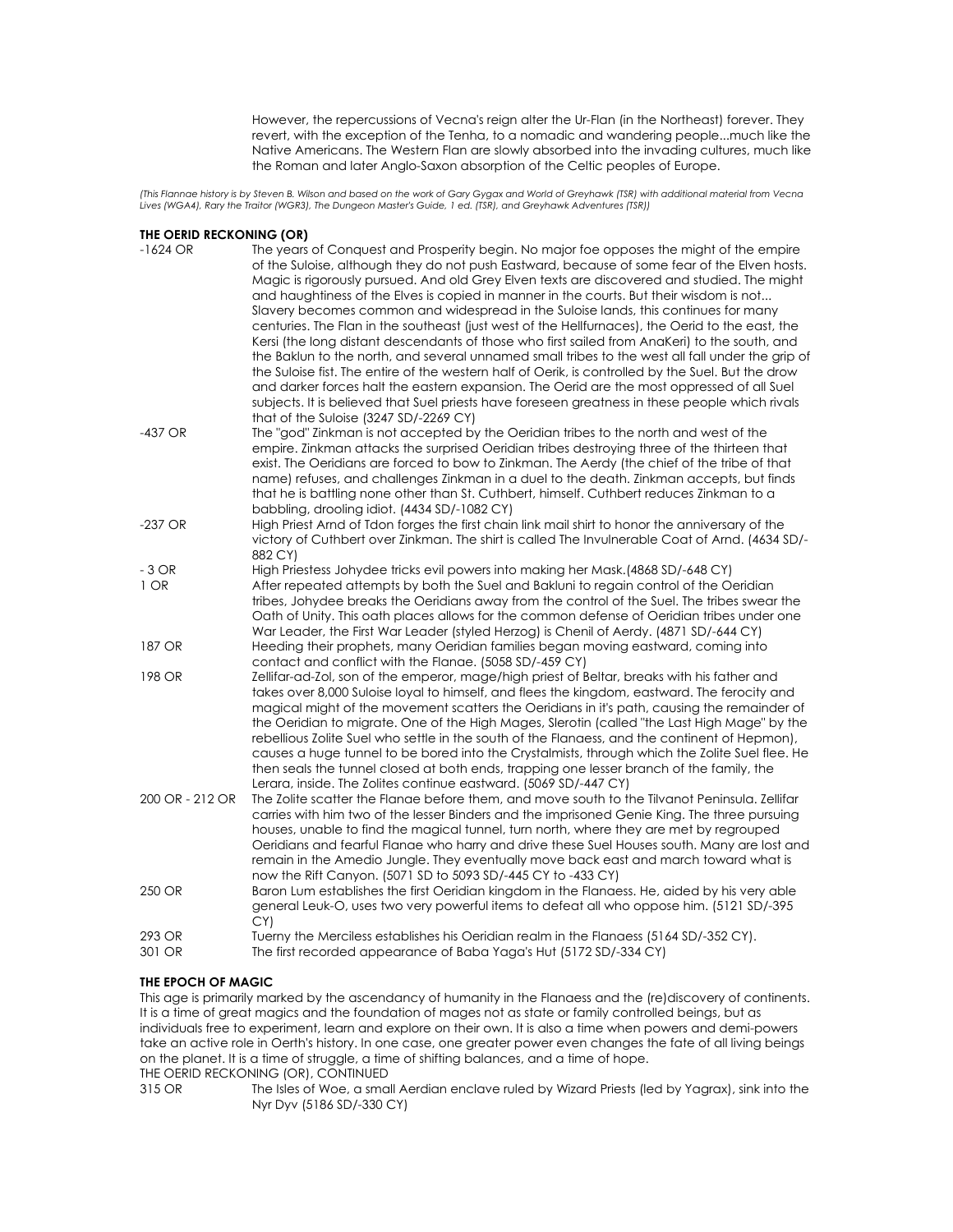| 330 OR  | The City of Jurnre is built (5201 SD/-315 CY)                                                                                                                                                                                                                                                                                                                                                                                                                                                                                                                                                                                                                                                                                                                  |
|---------|----------------------------------------------------------------------------------------------------------------------------------------------------------------------------------------------------------------------------------------------------------------------------------------------------------------------------------------------------------------------------------------------------------------------------------------------------------------------------------------------------------------------------------------------------------------------------------------------------------------------------------------------------------------------------------------------------------------------------------------------------------------|
| 428 OR  | Founding of the Kingdom of Aerdy. For the next 100 years Aerdy absorbs other Oeridian                                                                                                                                                                                                                                                                                                                                                                                                                                                                                                                                                                                                                                                                          |
|         | states to the west (5299 SD/-217 CY)                                                                                                                                                                                                                                                                                                                                                                                                                                                                                                                                                                                                                                                                                                                           |
| 535 OR  | Battle of a Fortnight's Length (5406 SD/-110 CY)                                                                                                                                                                                                                                                                                                                                                                                                                                                                                                                                                                                                                                                                                                               |
| 578 OR  | Tzunk the Archmage disappears (-67 CY)                                                                                                                                                                                                                                                                                                                                                                                                                                                                                                                                                                                                                                                                                                                         |
| 645 OR  | Crowning of Overking in Rauxes. The Oeridian Reckoning Calendar (OR) is replaced by the                                                                                                                                                                                                                                                                                                                                                                                                                                                                                                                                                                                                                                                                        |
|         | Common Year Calendar (CY) throughout the Flanaess. (5516 SD/1 CY)                                                                                                                                                                                                                                                                                                                                                                                                                                                                                                                                                                                                                                                                                              |
| Nature: | The Oeridian peoples rose from an extended time of enslavement to the pre-eminent<br>position on Oerik, and Agauria. As a people, the Oeridians were more of a military state from<br>their earliest times. Although initially nomadic and tribaltheir movement to a cosmopolitan<br>monarchical system was rapid (beginning with individuals like Lum and Tuerny). They<br>resemble the Feudal Germanic systems found in France, Germany and England, and are<br>strongly hierarchical by nature. However, there is great flexibility in how a particular hierarchy<br>is established and carried out. At the height of its power, the Kingdom of Aerdy spanned<br>most of the Flangess (with the exception of the southwestern Oeridian Kingdom of Keoland). |

(This history Oeridian History is by Steven B. Wilson and based on the work of Gary Gygax and World of Greyhawk (TSR) with additional material from<br>Vecna Lives (WGA4) and The Dungeon Master's Guide, 1 ed. (TSR))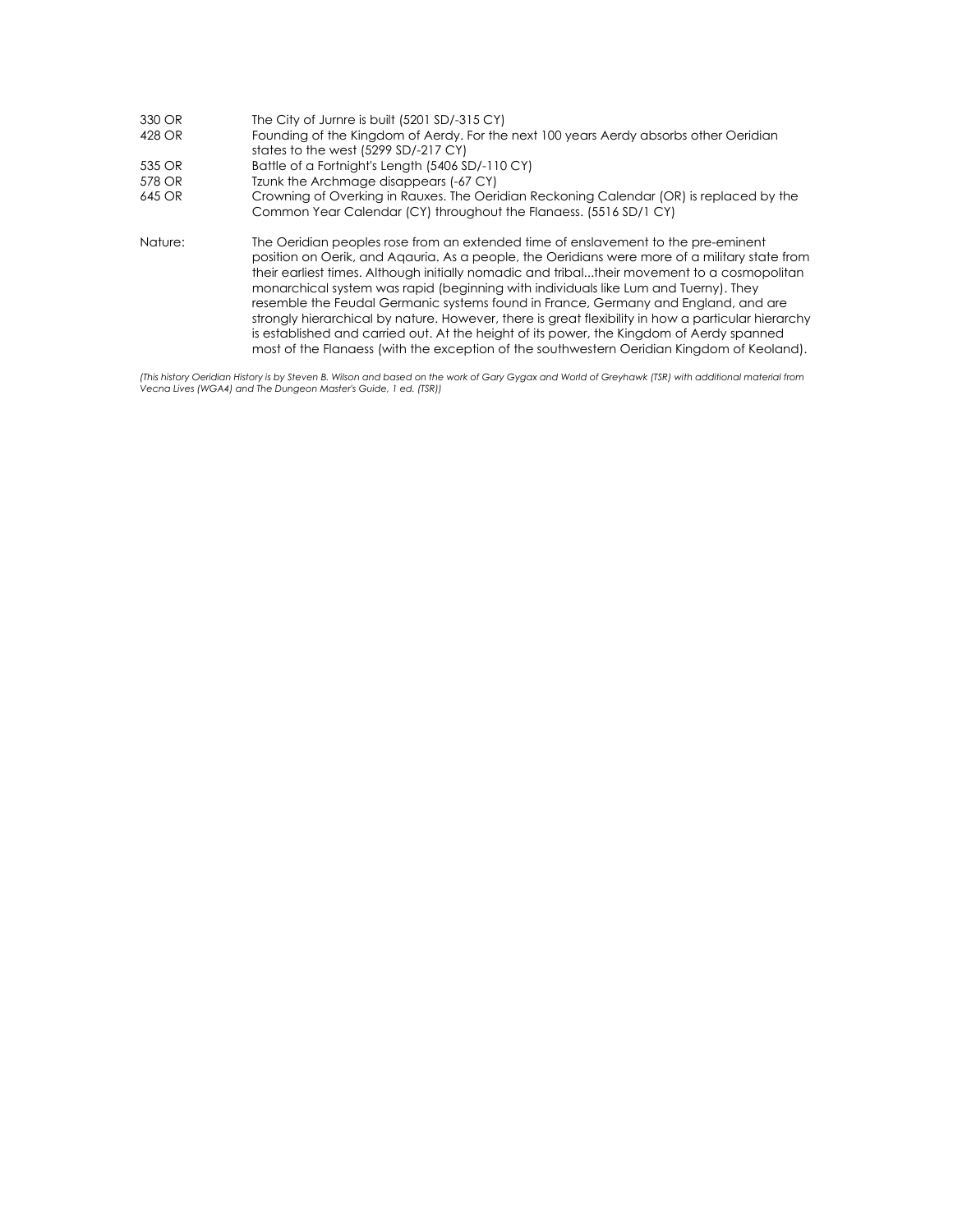# THE HISTORY OF OERTH III

#### **THE COMMON YEARS (CY)**  -217 CY Founding of the Kingdom of Aerdy (428 OR) -113 CY The Great Disembarkment...The Aqua-Oeridians sail eastward. (522 OR) -110 CY Battle of a Fortnight's Length (535 OR) 1 CY Crowning Nasron, of the House of Cramden, as the Overking of Aerdy (645 OR)<br>75 CY Tenmeris and his Queen Yalranda rule Aerdy (720 OR) Tenmeris and his Queen, Yalranda rule Aerdy (720 OR) 100 CY Foundation of Viceroyalty of Furyondy (745 OR) 107 CY The Overking of Aerdy constructs Castle Millennium at Seawolf Point (752 OR) 113 CY Alisedran's report of The Hanging Glacier (758 OR) 155 CY Attir Aedorich's discovery of the Sinking Isle (800 OR) 198 CY The appearance of the Ball of Fire over the South of the Great Kingdom (843 OR) 200 CY City of Leukish began as a trading post. (845 OR) 213 CY Age of Great Sorrow (858 OR) 254 CY Kingdom of Furyondy declared with crowning of Thrommel I. Veluna and Tenh follow in declaring independence. (899 OR) 272 CY Padin the Vain uses the Hand of Vecna, to start the Insurrection of the Yaheetes, a Flanae enclave in the North Province. The Malachite Throne destroys them to a person. (917 OR) 283 CY Thrommel III begins construction of Chendl. (916 CY) 290 CY "Vecna II" Builds rises in the Bone March Area and builds Tyrus. He rules for 100 years with the aid of the Eye of Vecna. (935 OR) 310 CY Beginning of the Formation of the Shield Lands (955 OR) 320 CY Nomads Appear in the North, outer dependencies of Aerdy gain sovereignty. (965 OR) 350 CY The formation of the Bandit Kingdoms complete (995 OR) 356 CY Kingdom of Nyrond established, Kingdom of Keoland reaches peak; Keoland's "Small War" with Furyondy. Urnst become independent. Theocracy of the Pale founded by religious refugees of Pholtus from the Great Kingdom. (1001 OR) 360 CY Battle of Molvar and Battle of Lopolla end Keolandish expansion to the North. (1005 OR) 371 CY Founder of Bandit Kingdom City of Rookroost assassinated. Starts precedent for ascension to leadership of that enclave. (1016 OR) 375 CY 2Ggig Yragerne begins construction of Greyhawk Castle (1020 OR)<br>390 CY The Malachite Throne overthrows Vecna II, (1025 OR) 390 CY The Malachite Throne overthrows Vecna II. (1025 OR)<br>393 CY Zagia Yragerne founds the Guild of Wizardry in Grevh 393 CY 200 Zagig Yragerne founds the Guild of Wizardry in Greyhawk (1028 OR)<br>394 CY The publishing of Pontus Hardiagin's, halfling traveler extraordingire, i The publishing of Pontus Hardiggin's, halfling traveler extraordinaire, journals and his description of Esmerin, "the land of giants and halflings in the Lortmils." (1029 OR) 400 CY Voorman Perren unites cantons of Perrenland. (1035 OR) 416 CY The paladin, Myro, conquers one of the bandit kingdoms and declares himself "king." (1041 OR) 430 CY Vlek Col Vlekzed establishes the Hold of Stonefist (1065 OR)<br>435 CY An unnamed agent of an evil deity bestows the Hand of Ve An unnamed agent of an evil deity bestows the Hand of Vecna, on Myro. He is corrupted by it. (1070 OR) 437 CY Turmoil Between the Crowns. House Naelax replaces House Rax on Malachite Throne (1072 OR) 440 CY Warrior-Priests of Wintershiven found the Church Militant (of Pholtus). (1075 OR) 446 CY Founding of Iron League; Bandit Kings sack Trigol; Assassination of the entire house of Rax in the Great Kingdom. (1081 OR) 449 CY Second Civil War in Rauxes. University of Rauxes sacked. (1084 OR) 450 CY Myro is destroyed by a joint force from Nyrond, Furyondy and the Shield Lands. (1085 CY) King Tavish III of Keoland dies, Tavish IV ascends to throne; end of Keoish Emperialism. The ill-fated expedition of Sormod of Perrenland to find Eru-Tovar, north of Blackmoor. (1088 OR) 455 CY Sunndi rebels against the Great Kingdom, joins the Iron League (1090 OR) 461 CY Demi-human realm of Ulek affected, demi-human realm of Celene revealed (although it is also "affected" in the eyes of the Great Kingdom, this hidden Elven realm actually just decides to open communications with the human kingdoms at this time). (1096 OR) 465 CY Volte, a blue dragon terrorizing Geoff and Sterich, is defeated by a group of adventurers aided by Schemley, a Greyhawk dragon (2000 OR) 468 CY The Witch-Queen Iggwilv's power grows in the Yatils. She conquers Perrenland. (2003 OR) 478 CY Iggwilv is overthrown and imprisoned. Perrenland is liberated. (2013 OR) 479 CY Might of luz grows, humanoid invasions become common. (2014 OR)<br>480 CY City of Elredd founded by a Wolf Nomad warrior on the site of earlier City of Elredd founded by a Wolf Nomad warrior on the site of earlier camp settlements. (2015 OR) 494 CY Ivid I dies, Ivid II ascends the Malachite Throne. (2029 OR) 497 CY Ivid II is assassinated and replaced by his son, Ivid III (2032 OR) 498 CY County of Urnst becomes Palatinate under Duchy of Urnst; Greyhawk becomes free city. (2033 OR) 505 CY Imprisonment of Iuz in beneath the Castle Greyhawk (2040 OR) 506 CY Jurnre falls at the height of The Hateful Wars. (2041 OR) 510 CY Last of the Euroz and Jebli driven from the Lortmil Mountains, Lord Sandor the Headstrong of Polvar (in Ket) pursues the goblin horde of Urgush. Both forces are lost to the poisons of Csipros Erd, the Geysers of Death

located somewhere in the maze of valleys and hills north of the Barriear Peak region. This ended the Hateful Wars. (2045 OR)